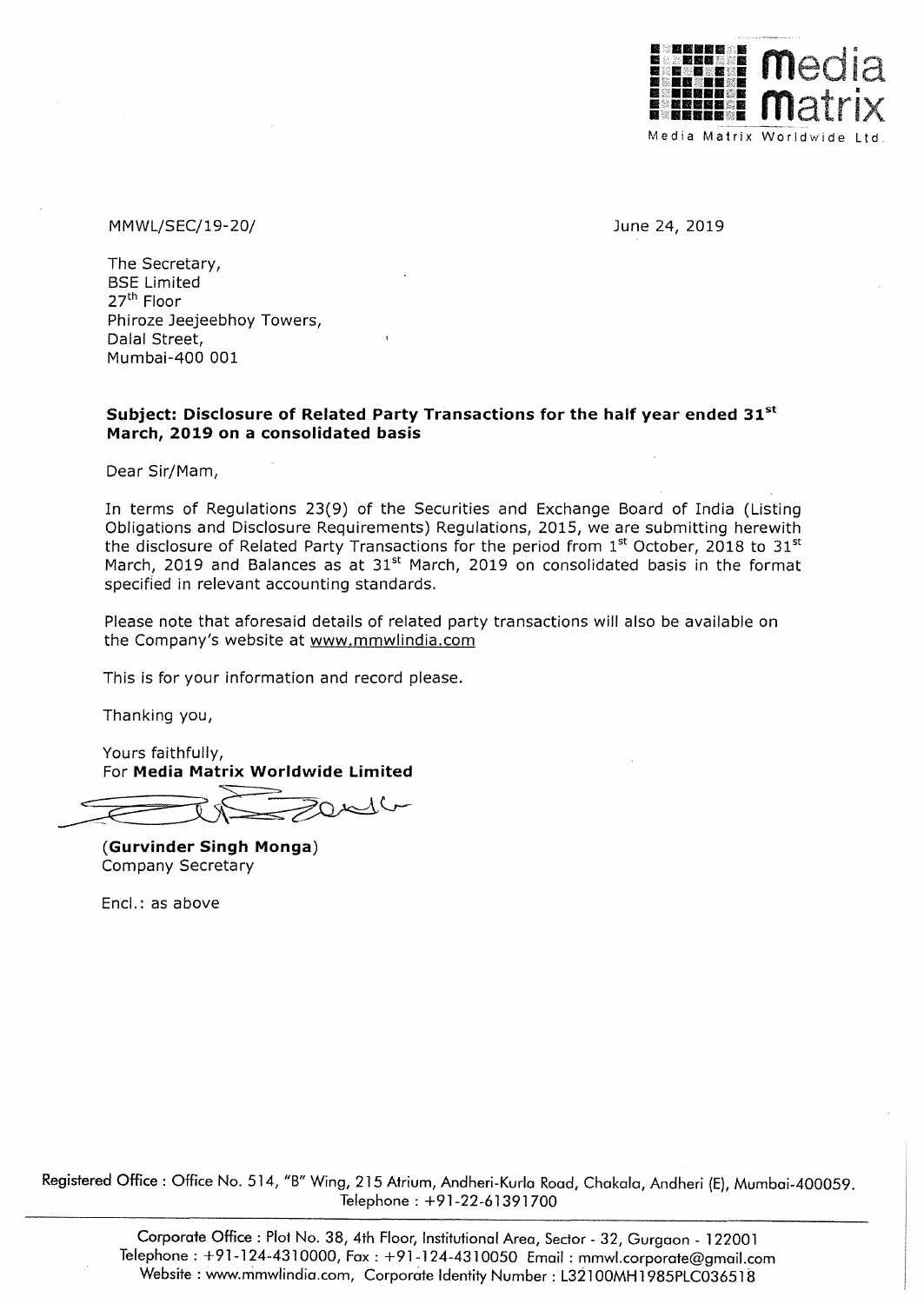#### **MEDIA MATRIX WORLDWIDE LIMITED**

## **Related Party Disclosures (Consolidated)**

As required under Accounting Standard 18 on "Related Party Disclosures", the disclosure of transactions with related parties for the period: 1st October, 2018 to 31st March, 2019 as defined in the Accounting Standard are given below:

## **(a)Name of Related parties and its relationship:**

| Name                                       | Relationship                                                                               |  |
|--------------------------------------------|--------------------------------------------------------------------------------------------|--|
| <b>MN Ventures Private Limited</b>         | Holding Company                                                                            |  |
| Media Matrix Enterprises Private Limited   | <b>Wholly Owned Subsidiary</b>                                                             |  |
| nexG Devices Private Limited               | Subsidiary                                                                                 |  |
| Mr. Mahendra Nahata                        | Individual having significant<br>influence                                                 |  |
| Mr. Sandeep Jairath                        | Key Managerial Personnel (KMP)<br>Whole Time Director cum Chief<br>Financial Officer (CFO) |  |
| Mr. Gurvinder Singh Monga                  | Key Managerial Personnel (KMP)<br><b>Company Secretary</b>                                 |  |
| Mr. Sunil Batra                            | Key Managerial Persons (KMPs)                                                              |  |
| Infotel Business Solutions Limited         | <b>Entities having Significant</b><br>Influence                                            |  |
| In-Touch Infotech Services Private Limited | Entities having Significant<br>Influence                                                   |  |

For Media Matrix Worldwide Limited Vinder Singh Monga)<br>Company Secretary